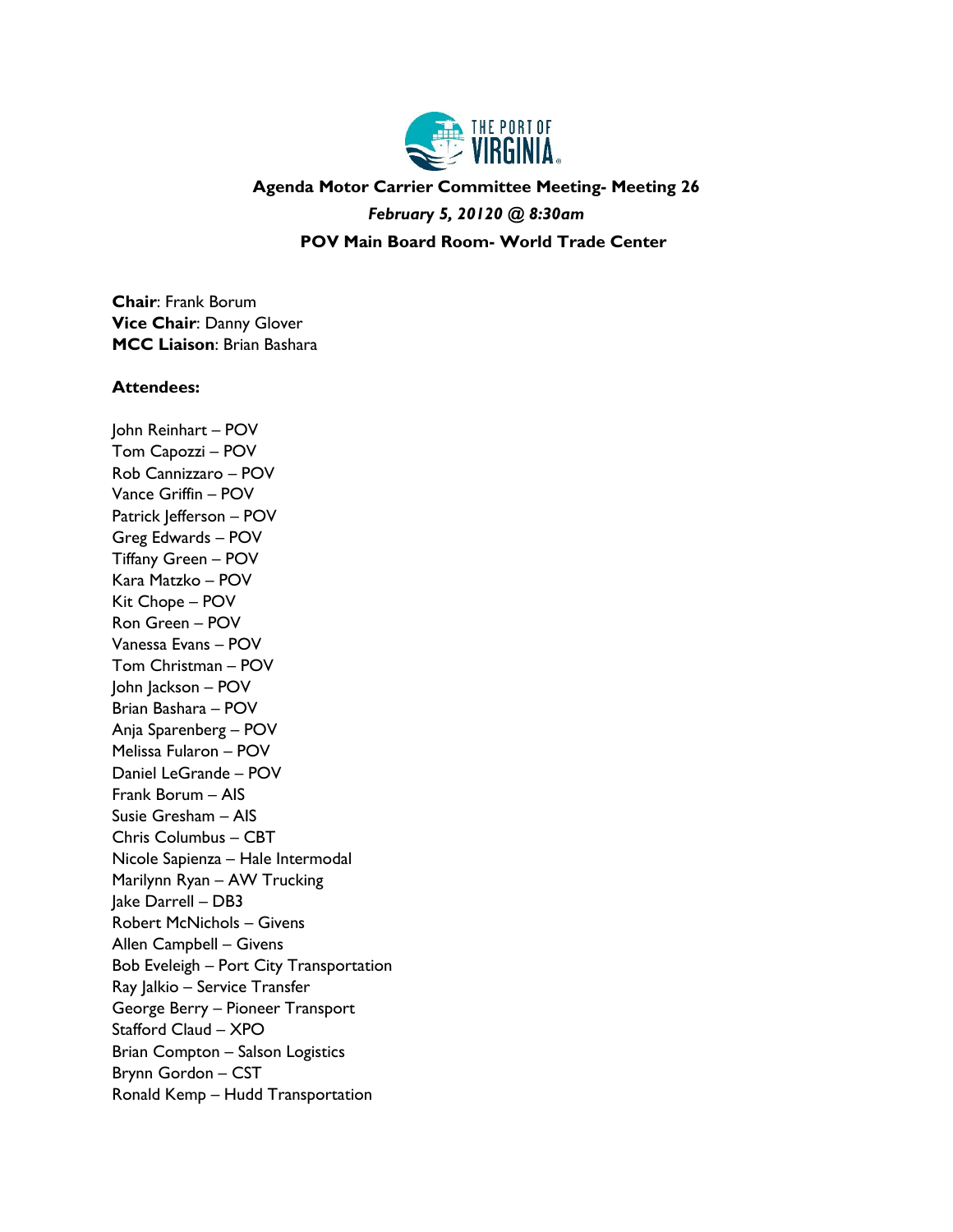Stacey Gilliland – Gilco Dwayne Webb – Time Dispatch Tracey Webb – Time Dispatch Jacqueline Wilson – Time Dispatch Leonard Walston – Time Dispatch David McLellan – MCO Transport Charles Glover – GTL Transport Cory Blackburn – Port Technology Services

**Invitees**: Dwayne Paschall, Bob McNichols, Nicole Sapienza, Jeff Begin, Linda Kelley, Danny Glover, Dale Ledbetter, Marilynn Ryan, Benny Brent, Brenda Woods, Tommy White, Shirley Roebuck, Frank Borum, Chris Columbus, Brynn Gordon, Patrick Foley, Greg Edwards, Tom Capozzi, Kit Chope, Kyle Bassham, John Jackson, Peter Trocchiano, Travis Hill, Mark Thorsen, Vance Griffin, Cary Hagen, Matt Barnes Smith, George Berry, James Bibbs, Joe Ruddy, Cathie Vick, Jay Stecher, John Reinhart, Bob Eveleigh, Mike Davis, Lauren Creech, Daniel LeGrande, Brian Bashara, Mark Higgins, Cindy Morgan, Mike Davis, Tiffany Green, Jake Darrell, Ernest Stevenson, Jim Diaz, Brendan Tompkins, Cory Blackburn, Maureen Walter, Phillip McCall, Stacey Bolen, Diane Newell, Dave Lindquist, Allen Campbell, Stafford Claud, Chris Thompson, Brook Deems, Ronald Kemp, Susie Gresham, Charles Glover, Dwayne Webb

- 1) Emergency/Safety Briefing
- 2) MCC Chairman Opening Remarks
	- a) New MCC Membership

Frank Borum officially announced and welcomed the new MCC membership for the new MCC term, starting CY2020 through CY2023. The group was selected based on the MCC By-Laws drafted and signed off on in 2016.

b) Hampton Blvd.

Frank Borum was asked to address the motor carrier community regarding the traffic restrictions on Hampton Blvd. "Trucks towing chassis, bare or not, are by city ordinance not allowed on Hampton Blvd between the hours of 1600-0600." By not adhering to the ordinance, drivers run the risk of being pulled over by city police and being cited/ticketed for the infraction. Speed was also an emphasis of the conversation. Driver speed will be monitored more closely, and there are now red light cameras that are lined down Hampton Blvd.

3) December 4th Meeting Minutes

The December meeting minutes were accepted by the room. If anyone is in need of a copy of the minutes or meeting presentations, please reach out to Brian Bashara by email, at [bbashara@portofvirginia.com.](mailto:bbashara@portofvirginia.com)

John Reinhart addressed the new membership group, as well as the original leadership of the MCC.

4) Sales Update - Tom Capozzi

Tom Capozzi presented the POV Sales presentation to the group and discussed the state of the economy vs the state of trade on the USEC. There are two factors playing into a slower growth in trade.

1) The trade dispute between the United States and China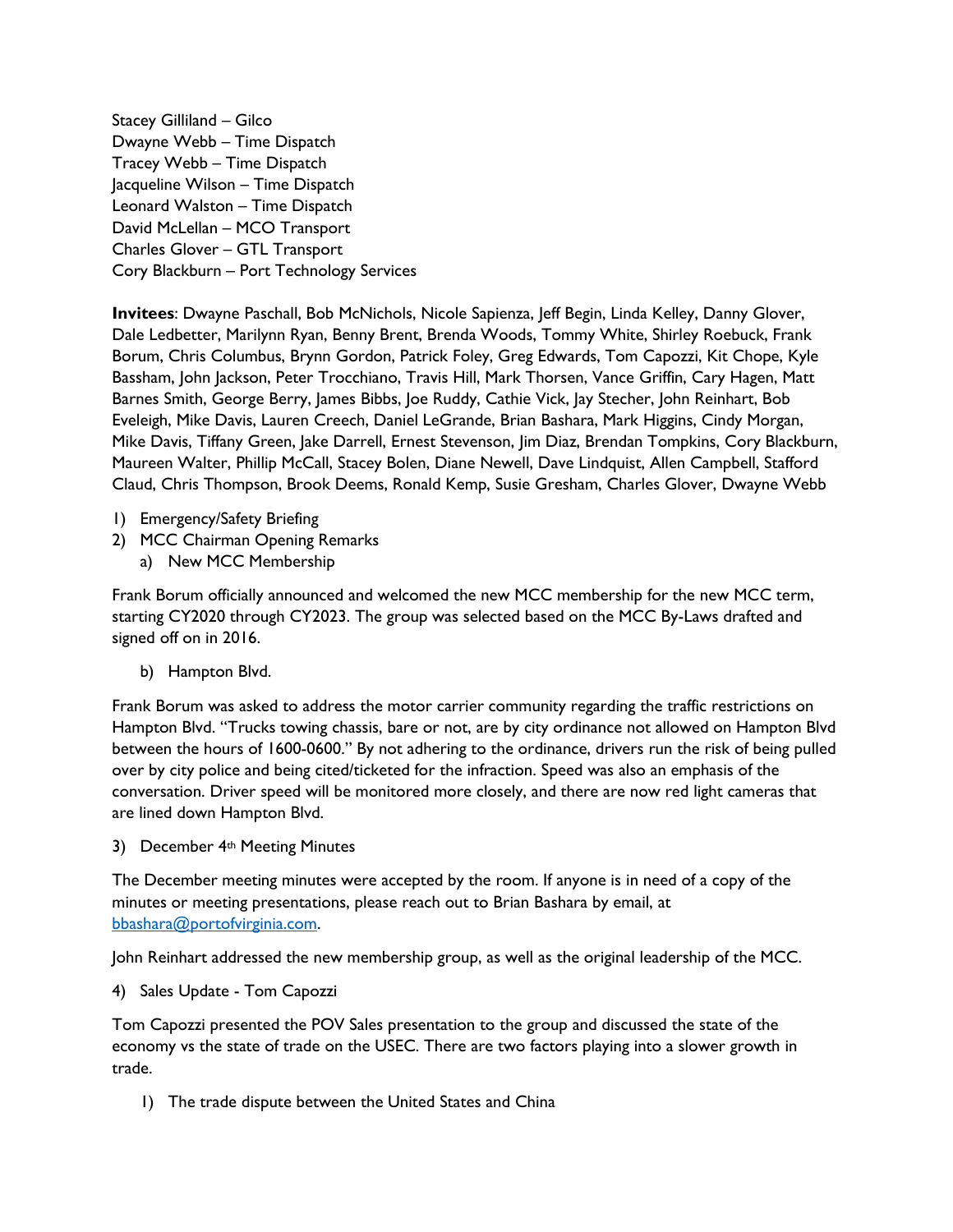2) A slump in manufacturing in the US, Europe, and China.

Despite the friction in trade, the POV finished the year up 2.9% in TEUs. POV experienced strong increases in export empties (10.4%), as well as import loads (2.9%). Although our CY2019 export loads were down slightly at -1.2%, we have experienced an increase in our FY2020 export loaded volumes. There has been strong anecdotal evidence that the agriculture exports are going to pick up in the coming months.

POV signed Turkon to a new two year agreement. Turkon is one of our only direct calls to the eastern Mediterranean, so this service connects us to a vital trade lane. Hapag Lloyd  $(2^{nd}$  largest shipline customer of the POV), has added a sixth ship to their Loop 3 service and have agreed to move more volumes through the POV. POV is the last out call on the Loop 3 service. Tom shared recent trips and conferences our Sales Team has attended, including the AgTC (Agriculture Transportation Coalition) Winter Workshop, Intermodal of Chicago, and the JOC Shipper Roundtable. AgTC will conduct their first ever Mid-Atlantic workshop here in Norfolk on April 8th.

What the US/China Phase 1 agreement means to the POV.

- Increased agricultural purchases, particularly soybeans, cotton and wheat
- Increased poultry purchases
- Increased pork purchases
- Increased export opportunities through The Port of Virginia

POV overall reefer volumes are up 11.6% from CY18 to CY19. Of note, Smithfield Foods volumes are up 300% year over year. The reefer volumes are expected to continue to rise into CY2020. Another strategic commodity the POV has targeted is synthetic plastic resins. The market capacity in the Gulf has been exhausted, so shippers are looking for other outlets of trade. Through KTN, POV has begun handling resin shipments that are railed up in hopper cars and transloaded into ocean containers for export. Our big opportunity lies in the Ohio Valley, where plants are being constructed to help produce similar volumes like seen in the Gulf.

POV has a new ocean service starting in April out of the Eastern Mediterranean with ONE, COSCO, OOCL, and Yang Ming. The service will have 4,250 TEU vessels/weekly. Best Buy will also begin increasing their volumes through POV in April.

John Reinhart addressed the impacts of the Coronavirus on the POV, and stressed for the community to stay current on the news. There is a possibility that the virus can dampen some of the volumes. Over the past year we lost 55,000 loads, because of the tariffs, and we are only down 11,000 (-1.2%). The POV is aggressively marking the port, and we continue to prove our capabilities with the trade.

5) Project Update - Tiffany Green

Tiffany Green presented the POV terminal project update. Stacks 8 & 9 at VIG are back in service as of February 1st. Both stacks have since become rail dedicated stacks. Stacks 12 & 13 were taken out of service on 2/10 and are estimated to be back up in service by late April 2020. POV targeted eight original stacks to be refurbished in FY2020 and have since completed four stacks, with four stacks remaining to be refurbished.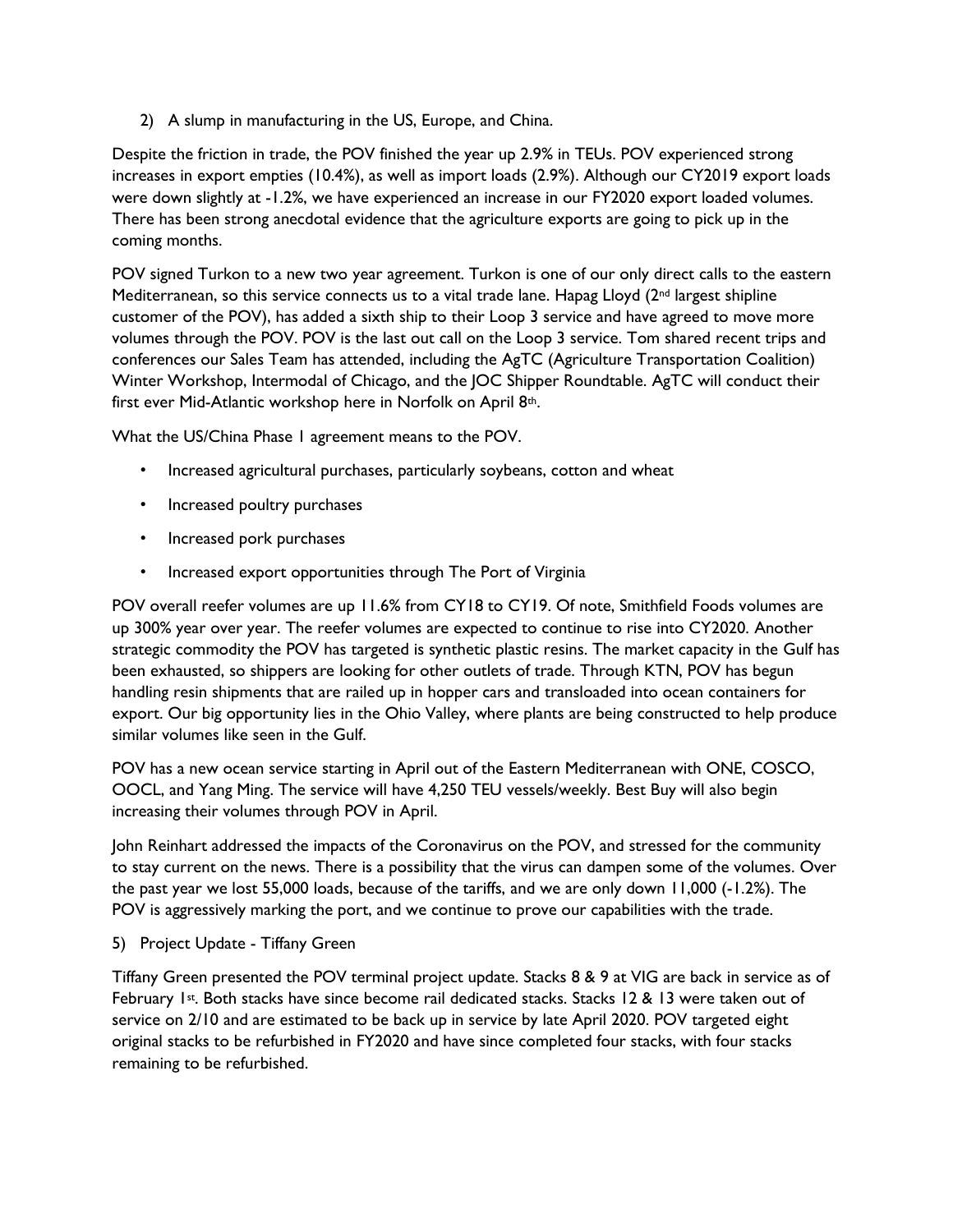South NIT update: Phases 1 & 2 are complete, with Phases 3 & 4 are under construction. We just received the first shipment of RMG's for Phase 3 for stacks 19-21 on January 9<sup>th</sup>. The stacks should be in service by the end of this month. Our next RMG shipment will be coming in on 2/22, those stacks will be online by the middle of April. The first 13 of 25 shuttle trucks will be coming in April with the last of the shuttle trucks coming in by the end of June. The last stacks are expected to come online in August. NIT's new ship to shore cranes will arrive in August and operational by October 2020.

6) Operations Update- Vance Griffin

Vance Griffin, Mark Higgins, Art Ellermann, and Patrick Jefferson presented the Ops Update. Rob Cannizzaro, VP of Operations, was introduced to the MCC.

Vance presented the turn times for VIG, NIT, and PMT (in the meting presentation attachments). Gate performance with mandatory v mon-mandatory hours were displayed for VIG and NIT. 86.77% of all gate moves at VIG are handled within mandatory reservation hours. By the same token, 88.17% of all NIT gate transactions are handled within mandatory reservation hours. With respect to the new wind energy lease agreement at PMT, all changes to operations or traffic practices will be communicated with our motor carrier community, as well as the MCC. Although the group has met the first goals to reducing the amount of 2-4 hour visits, the target has been shrunk down to a goal of 90 minutes or fewer. A targeted campaign to help reduce these turn times have been dedicated to reefer visits.

POV has recently made changes to gate hours on terminal. With the improved efficiencies and reduction in turn times, the terminal gates now open at 0600 and close at 1700, with the mandatory hours being from 0600-1500. Moreover, all terminal gates have been closed on weekends. Marilynn Ryan expressed her thoughts regarding the changes in operating hours and the closure of weekend gates, and notified the group of the stance that the TMTA has taken, regarding the changes.

Mark Higgins presented the TRS update. Mark discussed the relationship between used and unused capacity within the reservation system at both NIT and VIG (attached presentation). There has been a growing concern with the amount of same day reservations being made. Same day reservations, although available to the community, do not give POV Ops the needed time to groom and house keep containers based on reservation hours. POV encourages the motor carrier community to make reservations the prior day when the opportunity exists. When our ability to house keep containers diminishes, there are inefficiencies introduced to the TRS system and the motor carrier experience also diminishes. Rob Cannizarro echoed Mark's statement and emphasized the critical need to work with the system to continue to grow our efficiencies. Rob mentioned the fact that the POV is positioning ourselves to maintain the efficiencies we experience now with our current volumes with our future growth in volume.

Art Ellermann presented the HRCP update. 5,895 assets have been removed and we are tracking on our target of 8,000. The current fleet age of HRCP chassis is 11 years (2009). All 3,600 OEM assets for FY20 will be delivered to us by the end of March 2020. Our lift volumes at PPCY continue to rise, with our inventory still low. Our four new Empty Container Handlers (ECH) were delivered in January 2020. There has also been a third lane created in the yard for an emphasis on safety and improved throughput (diagram in attached presentation).

An issue of booking tallies was brought up to the group and will be actioned by the Pier Committee. The problem is occurring when damaged/poor quality containers are dispatched to the motor carrier and subsequently filling the booking. In turn, the motor carrier has to contact the shipline to have the booking increased, which can take some time and delay the process.